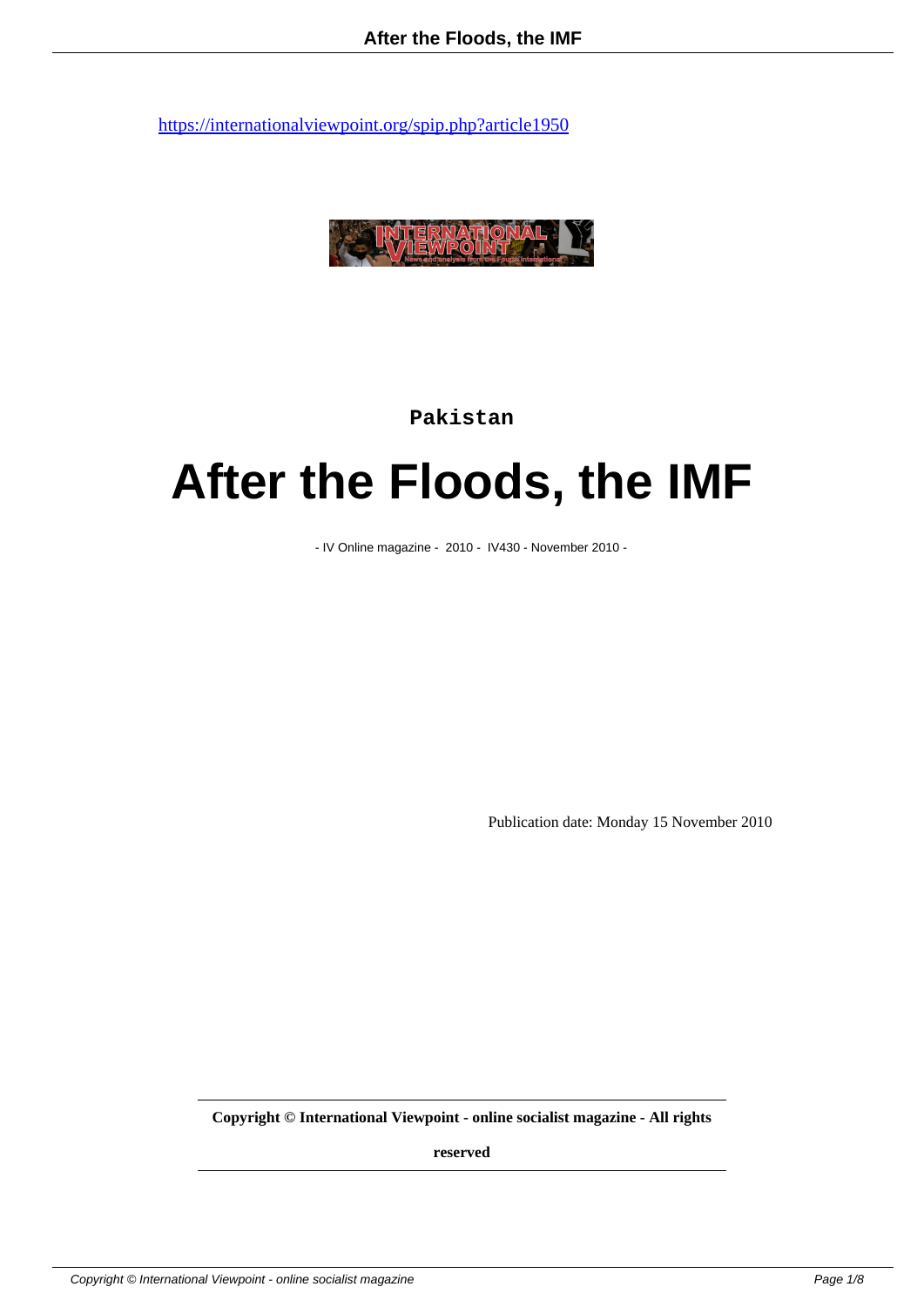# **PAKISTAN IN RECENT years has found itself in the headlights of the international press with increasingly regularity. As ObamaâEuros"s surge into Af-Pak has taken shape over the last 12 months, the country and its people have been thrust to the forefront of political discussion for forces left, right and center.**

Almost without exception, of course, this attention has been framed by the idioms of the Great War on Terror âEuros" a narrative which pivots on breathless, asinine panic at beards and burkhas in a nuclear state.

The result of this confusion is that often even the Left has difficulties making sense of Pakistan as it might strive to understand other countries âEuros" as a society rent into competing classes, racked by ongoing conflicts over production and distribution. If we understand, however, that the first requirement for any response to the iniquities of the right-wing and the State is the revival of class politics, a familiarity with a few of the key structural and political questions in Pakistan is indispensable to solidarity.

The recent floods, in particular, have laid bare a sordid history of State incapacity and ruling-class rapaciousness. WhatâEuros"s more, an ongoing austerity program, under the aegis of the International Monetary Fund, ominously threatens more of the same.

#### Neoliberalism and the IMF

 Neoliberalism has a storied history in Pakistan. Since 1988, the countryâEuros"s economic policies have evolved in close consultation with the IMF. More than a dozen programs of varying scope and significance were in place through the 1990s and early 2000s.(1)

The majority of the central agreements were scandalously anti-democratic in their implementation. The first set, a Structural Adjustment Facility (SAF) and Stand-by Arrangement (SBA) in 1988, was decided upon by a caretaker government the day before the accession of the already-elected Prime Minister, Benazir Bhutto. She had little choice but to ratify them upon her arrival in office. The second, an Enhanced Structural Adjustment Facility and SBA in 1993-1994, was the handiwork of another interim government, headed by an ex-World Bank staff member, Moeen Qureshi. (Zaidi, 337-338)

The plans embodied all the orthodoxies of the day: the fiscal deficit was to be cut, the public sector was to be downsized, subsidies removed, trade liberalized, the tax structure reformed, etc. The results were predictably devastating. The overall growth rate of the economy âEurosoefell well below trend levels, and appreciably below the average of the 1980s....âEuros (Zaidi, 444)

 The rate of growth of manufacturing plummeted, falling to 4.9% from an average of 9.1% between 1980-1988.(2) Public sector employment halved, from 1991 to 1998(3) âEuros" a trend which took a grave toll on the trade union movement.(4) And the percentage of the population living under the poverty line more-or-less doubled, between 1988 and 1999.(5)

In effect, the neoliberalism of the 1990s finished what the militarism of the âEuros"80s had started. Zia ul-HaqâEuros"s coup had, after all, marked the beginning of a transition away from a development model headed by an activist State. While the pace of this change was slower than many had expected at the time of the takeover, its general trajectory was unmistakable.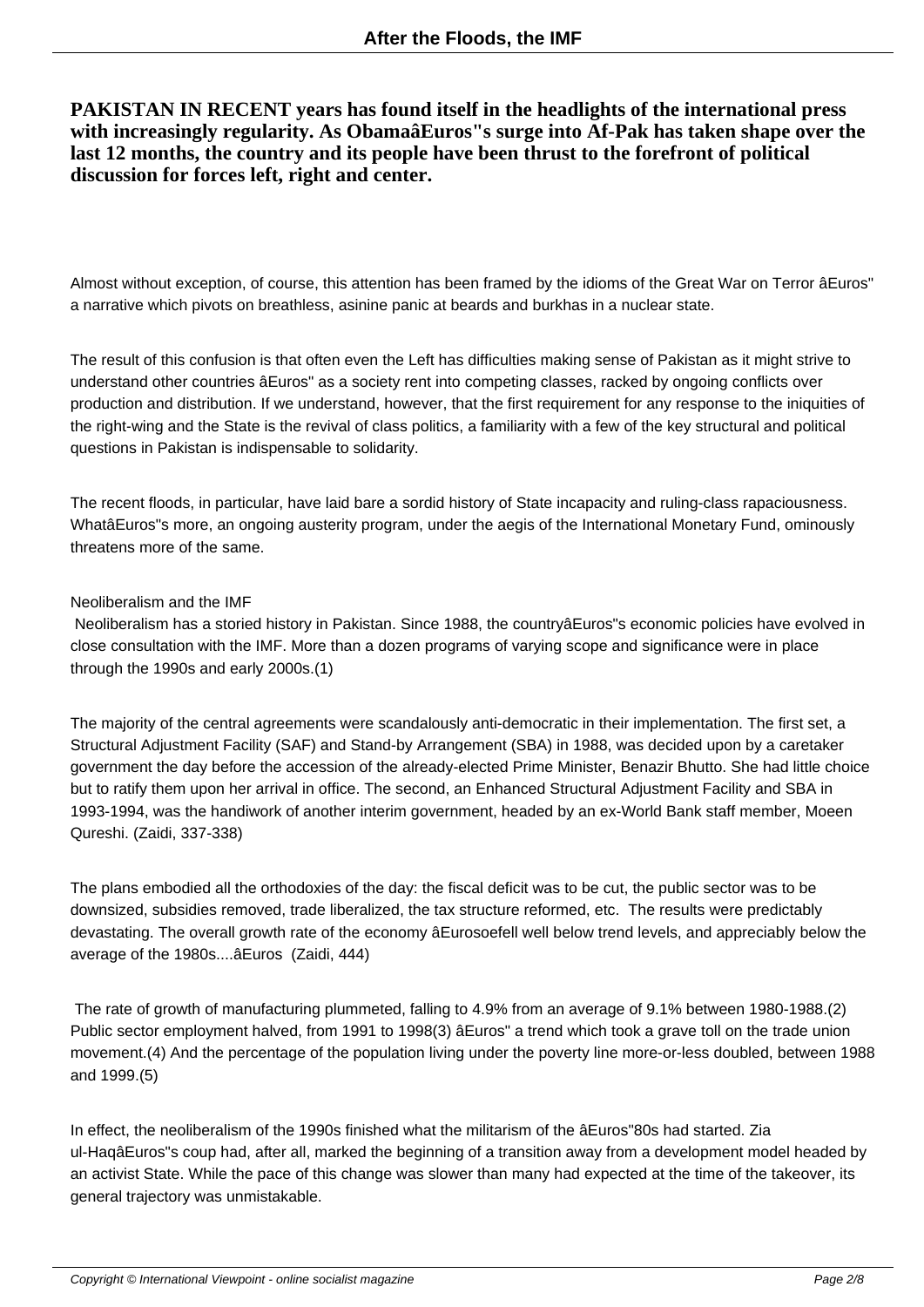In the verdict of one economist, âEurosoe[t]he major contribution by the Zia government in the early years was to give a âEurosÜclear signal to the private sector that the government expected future growth to come from its increased participation in industrial activity.âEuros"âEuros Both of ZiaâEuros"s predecessors âEuros" Ayub Khan (1958-1969) and Zulfikar Ali Bhutto (1971-1977) âEuros" had represented (in different ways) an economic âEurosoeilliberalismâEuros that now had little place in the shifting climate of the 1980s.

With the advent of the IMF program in 1988, development expenditure, which had already begun to make way for defence and debt in the federal budget,(6) bore the brunt of hawkishness on the fiscal deficit. From a high of 10% of GDP in 1976-77 (Hasan, 251), it had collapsed to 2.1% by 2000-01. Spending on health and education stagnated; the former averaged 0.7% of GDP in the 1990s and 0.6% in the 2000s, while the highest estimates of the latter put it at a woeful 2.1% of total GDP in the 1990s and 2000s.(7)

Because these programs make the provision of loans conditional on policies that over and over again have been shown to impair the economic health of the country undergoing adjustment, by the end of the decade Pakistan found itself in the throes of a devastating debt crisis. Despite having paid \$36.611 billion to foreign creditors in the âEuros"90s, Pakistan added \$15.541 billion to its debt stock, bringing its total outstanding external debt to over \$32 billion in 2000.(8) (The present decade has proceeded along similar lines: Despite paying US \$45.6 billion in servicing on its external debt between 2000 and 2010, Pakistan has added roughly \$20 billion to its debt burden.)

#### Natural Defenses Degraded

 It is in the context of this history, then, that the floods must be understood. About the scale of the devastation that the waters have wrought, of course, little needs to be said. The lives of more than twenty million of PakistanâEuros"s poorest people were totally uprooted. At its peak, one-fifth of the country had been submerged, devastating a staggering number of schools, hospitals, bridges, roads, homes, and more.

Estimates of total reconstruction costs vary widely âEuros" the most-often quoted estimate of \$15 billion dwarfs the amount of aid offered by the international community thus far (even as it represents less than half of the money Obama has committed to fund the surge in Afghanistan).

In the aftermath of the disaster, several reports have called attention to underlying structural problems that greatly exacerbated the toll exacted by the floods. Danish Mustafa, an economic geographer, has been vocal in highlighting longstanding flaws in the planning infrastructure, which relate to the fact that the river has been adversely walled-in by the canal and dam network, causing it to silt up.(9)

Mustafa and other analysts have also rightly decried the degradation of PakistanâEuros"s natural defenses, exploited by big farmers and industrialists, and/or mismanaged by local authorities. In 2005, for example, the World Bank reported that 66% of PakistanâEuros"s wetlands were facing medium- or high-level threats, many due to the unregulated dumping of sewage and industrial waste.(10)

An additional, arguably more basic structural cause of the disaster, however, lies in the aforementioned pillaging of State capacity in Pakistan over the course of the neoliberal era. A 2006 World Bank report on the condition of the irrigation infrastucture chronicles colossal neglect:

[On the basis of international standards,]... Punjab should be investing an average of about US\$0.3 billion a year in replacement and a similar amount in maintenance. In fact there is no budget for replacement, and the Government of PunjabâEuros"s budget for maintenance is about 1.2 billion rupees, or about 6.5 percent of the above benchmark estimate of the cost of maintenance.(11)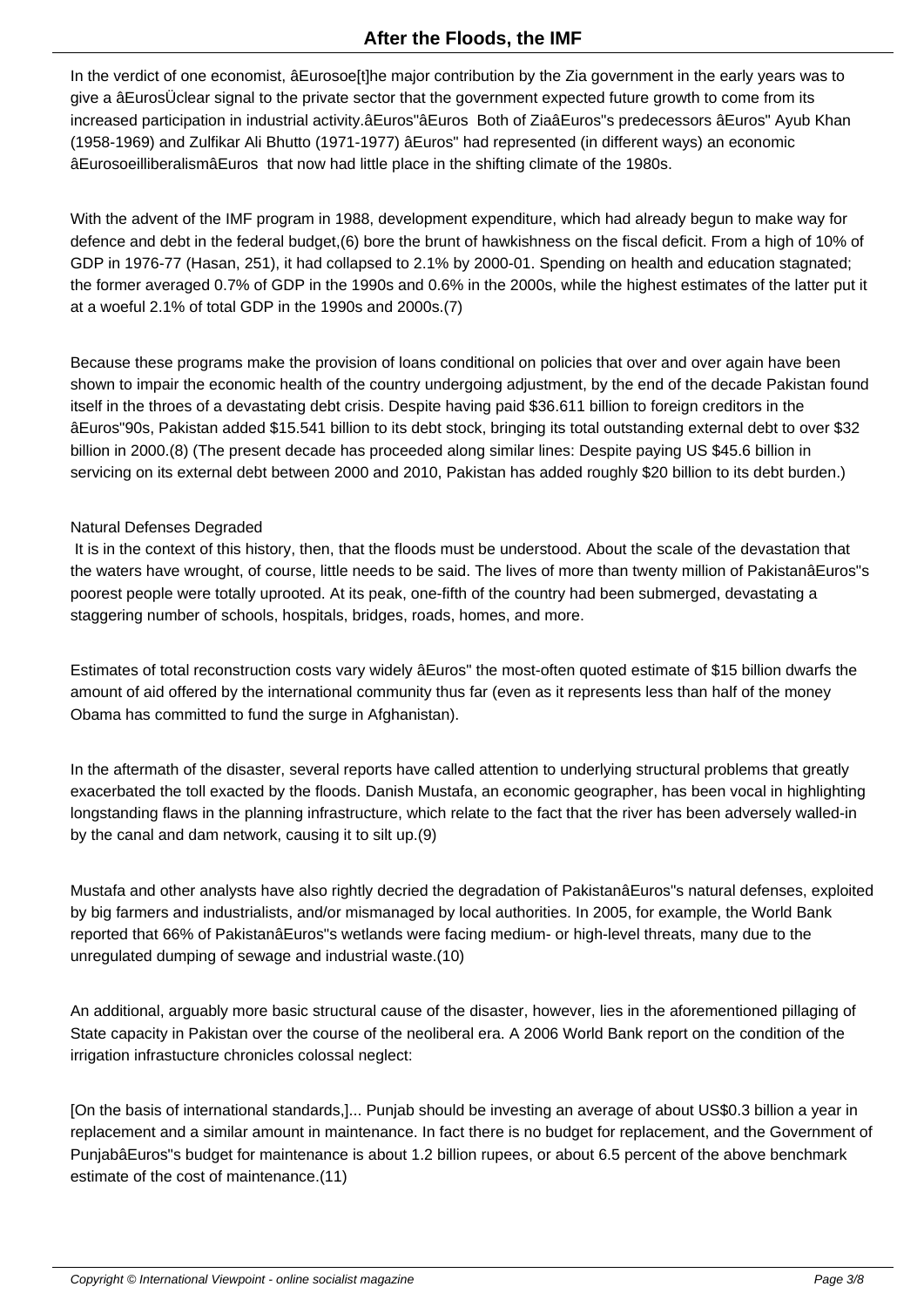Certainly a sustainable, ecologically-sensible solution will demand more than dramatically elevated levels of government spending. But there is no denying that the shortage of funds has been a leading reason behind the devastation. Moreover, this state of affairs also raises serious doubts about the ability of the government to lead rehabilitation efforts of the scale and scope necessary in the years ahead.

## The IMFâEuros"s Austerity Program

 WhatâEuros"s more, the deficit hawks today find themselves in charge of the countryâEuros"s economy. All indications are that Pakistan will re-enact the two central trends of the âEurosoelost decadeâEuros of the 1990s: a drive to austerity justified by the reigning and misguided policy orthodoxy, and precipitous increases in the debt burden as a result of international loans.

In view of the devastation wrought by the flooding, of course, it bears emphasizing that it is absolute madness to launch an austerity program. What Pakistan needs is a massive, internationally-assisted, State-led reconstruction plan, which can rebuild and upgrade infrastructure, lead a recovery in the industrial and agricultural sectors, and put people to work in the process.

But thanks to our high priests in Washington and Islamabad, what the country can expect instead is retrenchment, inflation and stagnation. The funds that will be made available for reconstruction are going to be cut from the development budget, which was ordered frozen at last yearâEuros"s level.(12) Recent indications are that it will actually be cut, rather than simply frozen.(13)

After the SBA was signed in November 2008, the IMF had ordered fiscal and monetary tightening in the name of fighting runaway inflation âEuros" in other words, lower government deficits and higher interest rates. The former will be done mainly by slashing subsidies on food, fuel and electricity.

The fiscal deficit, which was 7.6% of GDP in FY 2007/2008,(14) was to be reduced by one-half as of this year (the target was made moot by the floods). This, of course, has meant that PakistanâEuros"s poor have borne the brunt of the countryâEuros"s fiscal adjustment, without any serious efforts to compensate for these increased costs elsewhere.

At the time of writing, the plan was in abeyance after the Pakistani government dallied on reforming its anemic tax structure, one of the agreementâEuros"s central conditions.

At first glance, the importance the IMF accords to this goal is difficult to fault: tax revenues in the 1980s and âEuros"90s only averaged around 13-14% of GDP (Zaidi, 212), and have come down to an exceedingly paltry 8.9% in the aftermath of this most recent economic crisis.

But the reform counseled by the IMF is utter lunacy, and demonstrates well the class character of their project. The instructions to the government are to implement a broad-based Value-Added Tax (VAT) by November.(15) VATs, of course, are basically anti-poor sales taxes, as the burden they impose is borne by consumers.

This will only exacerbate a taxation structure that is already highly regressive: in 2008-2009, roughly 62% of all tax revenues came from indirect taxes (sales, excise, and custom duties).(16) According to one recent estimate, when it is finally implemented, the Reformed General Services Tax (as the VAT has been re-christened) is expected to result in price hikes in the region of 15-17%.(17) This, remember, comes on the heels of more than two years of unprecedented inflation.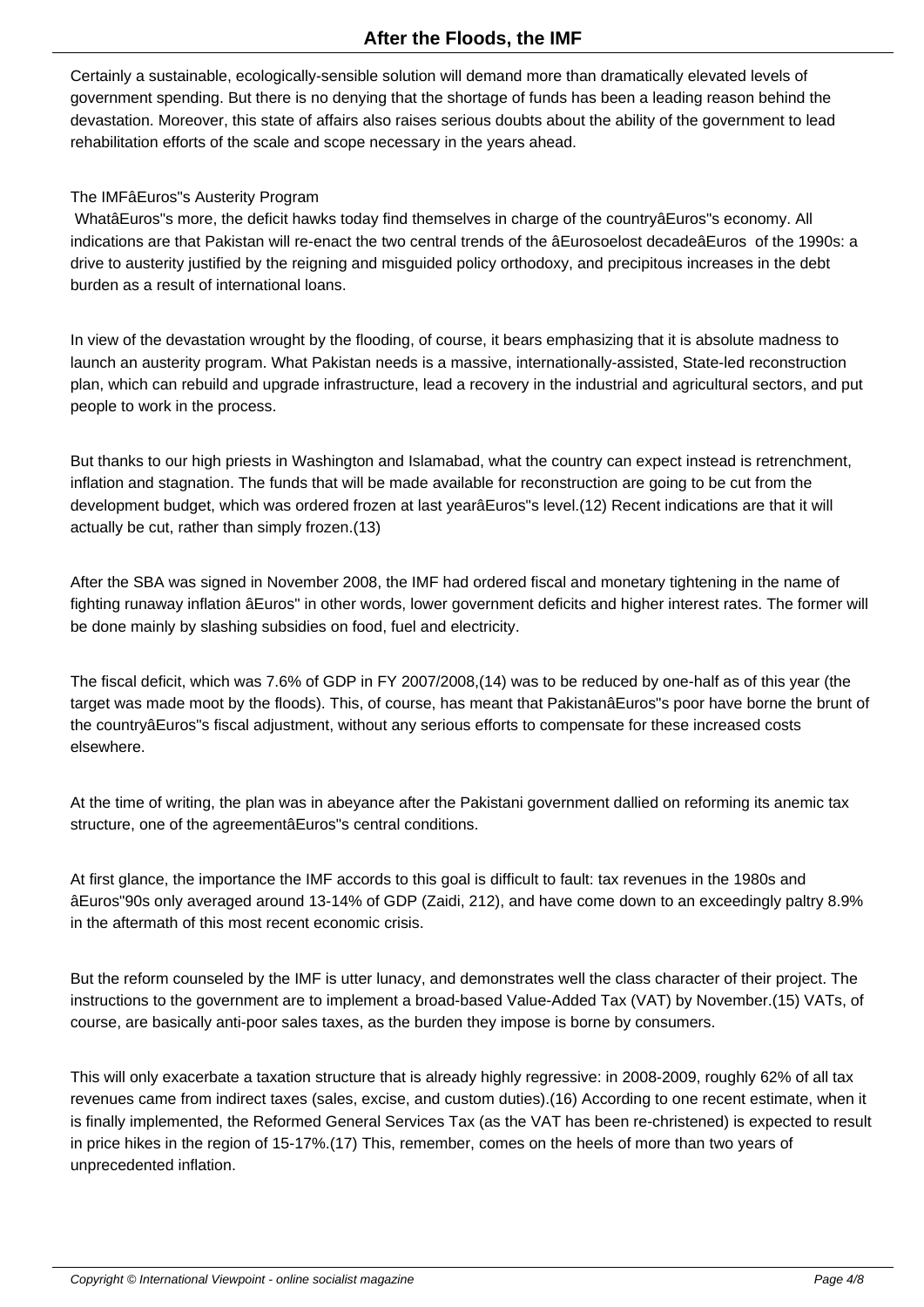Absent from the discussion, of course, is the necessity of expanding the number of people who pay income tax (a woeful 1.6 million, or 1% of the population), and the urgency of imposing varying forms of progressive taxes on a miserly elite. By one (possibly fanciful) estimate, the tax-to-GDP ratio could double if the government found the political will to tax speculative transactions in real estate and on the stock market.(18)

Another issue, unaddressed by the RGST, centers on the generosity shown towards politically influential agricultural elites, whose income is ineligible for taxation. According to the Federal Bureau of Statistics, despite the sector contributing 22% to GDP, taxes specifically levied on agricultural activity generate only 1% of total taxation revenue.(19)

All the while, indirect taxes âEuros" not considered in this figure âEuros" do apply, so that overall taxation on the rural population is extra-regressive in nature. The floundering on these issues only clarifies that the problems of the taxation structure are not amenable to technical or administrative solutions, but demand urgently the pressure and direction of a popular movement.

The plan also threatens to rekindle a debt crisis on both the internal and external fronts. The Government was directed by the IMF to eliminate dependence on credit from the State Bank, and as a result borrowed heavily from commercial banks to fund its deficit in the last fiscal year.(20) The decision to raise interest rates this summer (which means that government securities pay higher returns) thus meant even rosier balance statements for PakistanâEuros"s banks âEuros" not soon after the flood crisis began, it was reported that banksâEuros" profits were up 33% as compared to the year before.(21)

This trend (which, letâEuros"s remind ourselves, amounts to redistribution from the poor to the rich) has contributed to an ominous re-accumulation of domestic debt. In the current fiscal year, a full 23% of the federal budget has been allocated to the servicing on these obligations alone. If you include payments on the external debt and the defense budget, you have accounted for at least half of all federal expenditure.(22)

WhatâEuros"s more, this figure does not take into account recent ad hoc amendments to the budget: specifically, the aforementioned announcement that development spending may be cut by anywhere from 30 to 50%,(23) and the as-yet unexplained memorandum (released only to the IMF) that the defense budget had been increased by an astonishing Rs. 110 billion. This last figure itself is about 73% of the amount the government hopes to collect by implementing the RGST.

The ongoing arrangement with the IMF is slated to end by December. While itâEuros"s always difficult to predict next steps in Pakistan, the condition of the economy and the governmentâEuros"s finances are such that a second agreement is very possible, if not likely.

## The Left and the Way Forward

 All this leaves the Pakistani Left with a challenge of historic proportions. It is worth nothing that it has mobilized: Sizeable protests have been held in two of the countryâEuros"s largest cities, around demands relating to debt cancellation, war spending (both U.S. and Pakistani), climate reparations and land reforms. This comes on the heels of some of the countryâEuros"s most trenchant strikes in years, this summer, which hopefully portend a revival of the labor movement after decades of decline.

Yet it pays to be realistic, too. The current balance of forces is such that, despite widespread dissatisfaction in the country, the near future promises little respite âEuros"given the venality of the ruling class and the hawkishness of its international allies, austerity and retrenchment are here to stay. As an all-too-similar policy cocktail makes its way around Europe and the United States, our immediate task is to build solidarity on the basis of these real, shared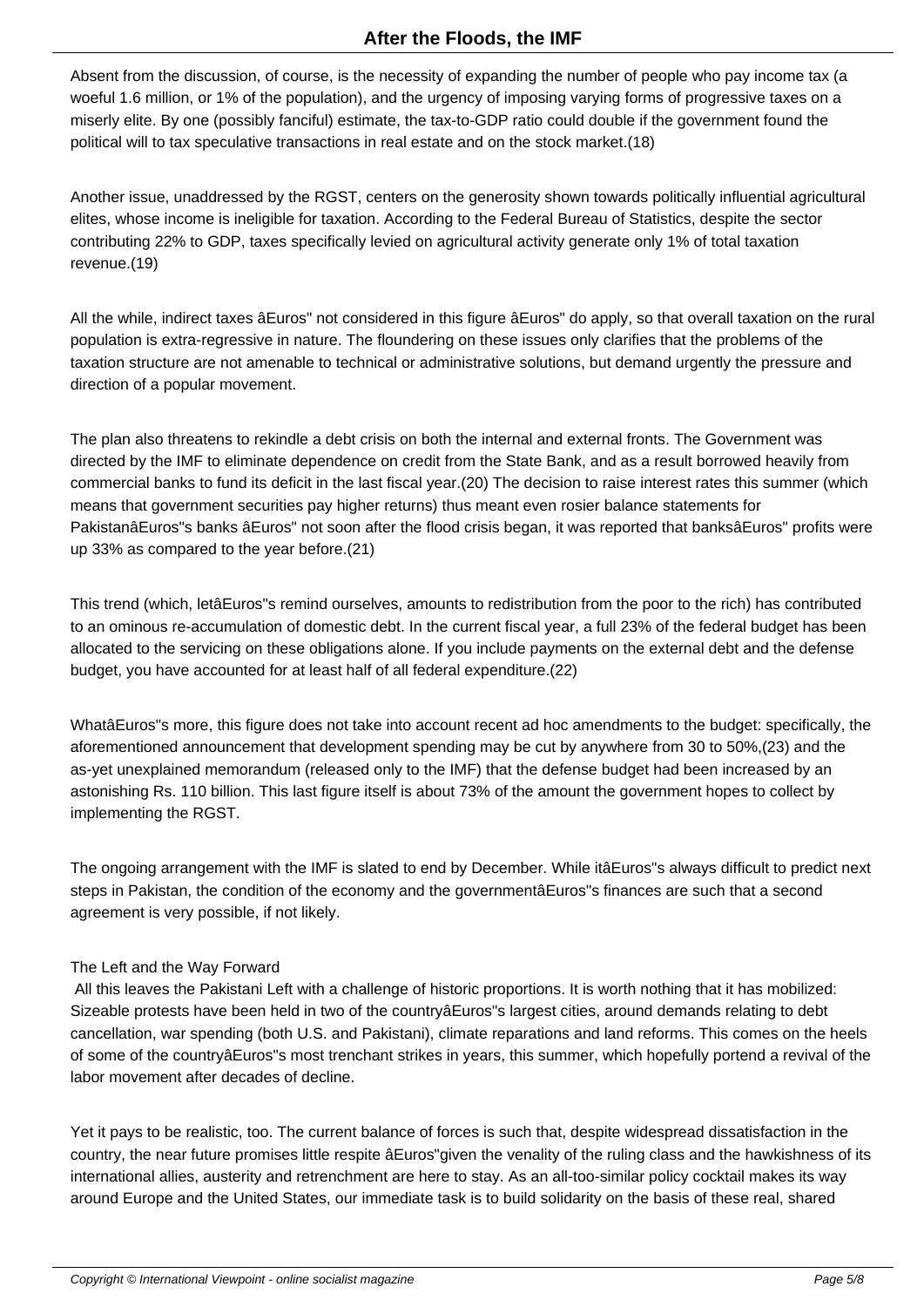grievances. The challenges that confront working people across the world are the same, even if the remedy is today out of reach.

**Notes** 

1.Akbar Zaidi, Issues in PakistanâEuros"s Economy (2005), 337. back to text

2.This failure to increase output or produce job growth hardly vindicated the governmentâEuros"s decision to shift the burden of investment to the private sector (âEurosoeprivate sector fixed investment in real terms almost doubled over 1988-1996 and provided more than two-thirds of the total expansion in fixed investment.âEuros Parvez Hasan, PakistanâEuros"s Economy at the Crossroads (1998), 274. back to text

3.Asad Sayeed and Ayesha Ibrahim, âEurosoeCountry Background Report: Trade Unions in PakistanâEuros (2006), 9.

back to text

http://www.researchcollective.org/Documents/trade\_unions\_exec\_summary.pdf.

4.Aasim Sajjad Akhtar, âEurosoePrivatization at Gunpoint,âEuros Monthly Review (Oct. 2005) [http://www.monthlyreview.org/1005akhtar.htm.](http://www.researchcollective.org/Documents/trade_unions_exec_summary.pdf) back to text

[5.Tarique Niazi, âEurosoeRural Poverty and th](http://www.monthlyreview.org/1005akhtar.htm)e Green Revolution: Lessons from Pakistan,âEuros Journal of Peasant Studies 31, No. 2 (2004), 253. back to text

6.âEurosoeAt the beginning of ZiaâEuros"s rule, public sector development spending had been nearly double the level of defence outlays. A decade later, development spending had come down to the same level as defence.âEuros Repayments of government debt, too, were âEurosoethe fastest growing element in government expenditures during 1977-1988,âEuros most of this comprised of increased interest payments on domestic debt. Parvez Hasan, PakistanâEuros"s Economy at the Crossroads (1998), 252. back to text

7.âEurosoeEconomic and Social Indicators,âEuros Pakistan Economic Survey 2009-2010. back to text

8.An outflow of \$36.611 billion, inflow of \$15.451 billion (Zaidi, 250). back to text

9.Interview with Daanish Mustafa (August 18, 2010) http://www.bbc.co.uk/worldservice/news/2010/08/100818\_mustafa\_wt\_sl.shtml. back to text

[10.John Briscoe and Usman Qamar, PakistanâEuros"s Water Economy: Runni](http://www.bbc.co.uk/worldservice/news/2010/08/100818_mustafa_wt_sl.shtml)ng Dry (World Bank/OUP 2006),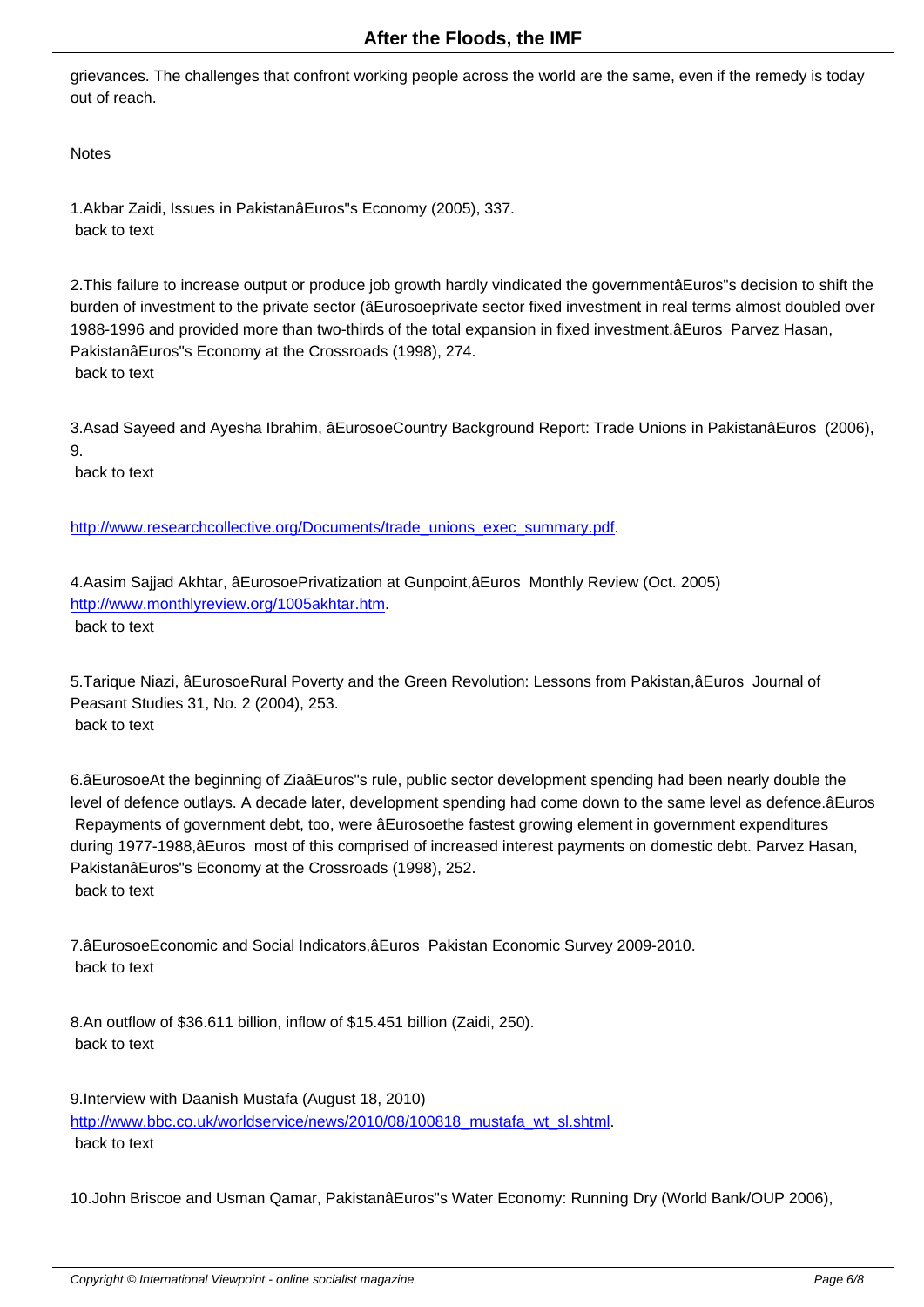71-72. back to text

11.World Bank 2006, 60-61. back to text

12.âEurosoeThe government has decided to freeze federal and provincial public sector development programmes (PSDPs) at last yearâEuros"s position to create fiscal space to cover the requirements of the current crisis.âEuros http://www.dawn.com/wps/wcm/connect/dawn-content-library/dawn/the-newspaper/front-page/imf-begins-macroecon omic-review-pakistan-seeks-three-waivers-480.

back to text

[13.âEurosoeThe cost of immediate flood relief](http://www.dawn.com/wps/wcm/connect/dawn-content-library/dawn/the-newspaper/front-page/imf-begins-macroeconomic-review-pakistan-seeks-three-waivers-480) will delay those efforts, said Hoti. âEurosÜWe have compromised on our annual development plan and yesterday I suspended the entire new portfolio for our development plan for this province worth about 17 billion rupees (about \$200 million) because of the floods,âEuros" he said.âEuros http://in.reuters.com/article/idINIndia-51037420100824. back to text

[14.Explained in large part by aforementioned subsidies](http://in.reuters.com/article/idINIndia-51037420100824) on food and fuel, which had alone amounted to 3.9% of GDP that year, when oil prices were at their peak (World Bank, âEurosoePakistan-Country Partnership Strategy for the period FY 2010-2013,âEuros (July 2010, http://go.worldbank.org/JWQ7GXDYR0, 5). back to text

15.âEurosoeThe reform was supposed to [have been completed by July, but has b](http://go.worldbank.org/JWQ7GXDYR0)een held up by a disagreement between the provinces and the Center over who can collect taxes on services.âEuros http://brecorder.com/index.php?id=1059675&;currPageNo=1&query=&search=&term=&supDate=. back to text

[16.World Bank 2010, 57.](http://brecorder.com/index.php?id=1059675&;currPageNo=1&query=&search=&term=&supDate=) back to text

17.

http://www.dawn.com/wps/wcm/connect/dawn-content-library/dawn/the-newspaper/front-page/reformed-gst-to-causeprice-hike-of-1517pc-090. back to text

[18.Huzaima Bukhari and](http://www.dawn.com/wps/wcm/connect/dawn-content-library/dawn/the-newspaper/front-page/reformed-gst-to-cause-price-hike-of-1517pc-090) Dr. Ikramul Haq, âEurosoeTax-to-GDP ratio: FBRâEuros"s Waterloo,âEuros The News (August 2010) http://www.jang.com.pk/thenews/aug2010-weekly/nos-01-08-2010/pol1.htm#8. back to text

19.Economic [Survey 2009-2010, 56.](http://www.jang.com.pk/thenews/aug2010-weekly/nos-01-08-2010/pol1.htm#8) back to text

20.See http://brecorder.com.pk/index.php?id=1097873&;currPageNo=1&query=&search=&term=&supDate=. It should be noted that, particularly since the floods, the Government has returned to the State Bank, borrowing Rs. 220 billion since July 1 (twice as much as it borrowed in the same period, last year). This, however, hasnâEuros"t necess[arily signaled the end of borrowing from the commercial sector, who have few alternatives in an insec](http://brecorder.com.pk/index.php?id=1097873&;currPageNo=1&query=&search=&term=&supDate=)ure